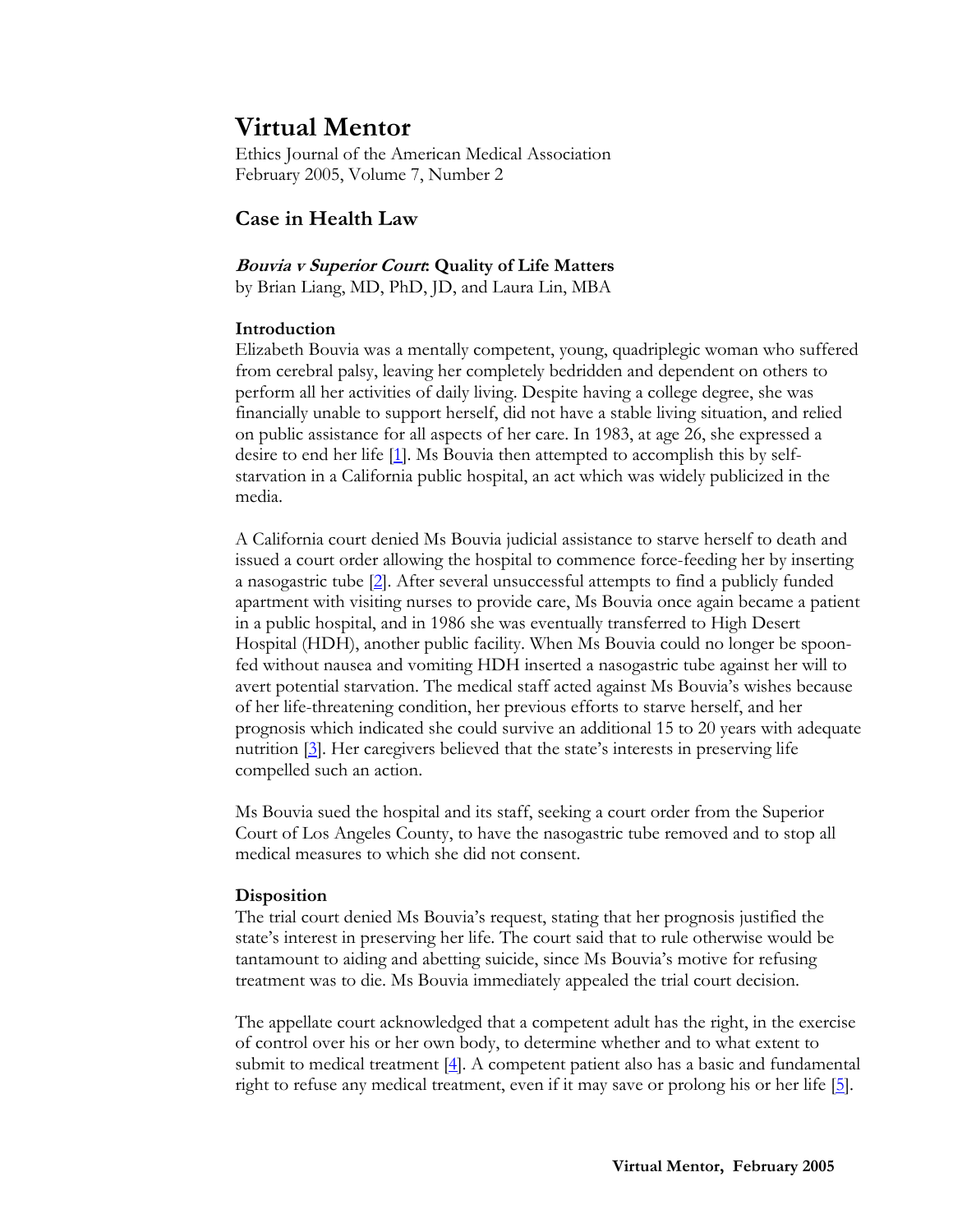Although the questions of refusing and withdrawing treatment are often considered in the context of terminal prognoses (which Ms Bovia did not have), the right nevertheless exists under both the state and federal constitutions and is not limited to "terminal" patients [7].

Physicians may establish the medical diagnoses and prognoses of patients, but the competent patient is entitled to make the ultimate decision about what care will be rendered, with the "patients interests and desires…the key ingredients of the decisionmaking process" [7].

The court further recognized that a patient's right to self-determination regarding medical treatment is based upon the patient's being mentally competent and able to understand the consequences of withdrawal or refusal of care. The court noted that Ms Bouvia was mentally competent, understood the risks involved in refusing nasogastric tube feeding, and, hence, any objections to her refusal of the feeding could not be based on those grounds.

The hospital staff argued that the interests of the state should prevail over the rights of the patient to refuse treatment. Traditionally, viable state interests include: (1) preserving life, (2) preventing suicide, (3) protecting innocent third parties, and (4) maintaining the ethical standards of the medical profession, including supporting the right of physicians to effectively render necessary and appropriate medical services.

The court decided that these interests, although valid, were insufficient to overcome Ms Bouvia's right to refuse medical treatment. The appellate court concluded that the trial court had erred in deciding that, just because Ms Bouvia could live an additional 15 to 20 years with sufficient feeding, the state's interest in preserving her life for that period prevailed over her individual right to autonomy. The appellate court emphasized that the trial court's focus on the potential additional *years* of life available to Ms Bouvia without considering her *quality* of life during those years had been erroneous. Indeed, quality is an equal, if not more significant, consideration to be weighed by the court.

The appellate court noted on this basis, that it is not the policy of the state to preserve every life. In this case, if treated against her wishes, Ms Bouvia would have to endure 15 to 20 years of a severely diminished quality of life. The court stated that "[i]n Ms Bouvia's view, her quality of life has been diminished to the point of hopelessness, uselessness, unenjoyability, and frustration. She, as the patient, lying helplessly in bed, unable to care for herself, may consider her existence meaningless" [8]. Since it is "patient's interests and desires [that] are the key ingredients of the decision-making process," the court concluded the decision to forgo medical treatment belonged solely to Ms Bouvia [9]. As an important component to her perception of a high quality of life, Ms Bouvia had the right to live out the remainder of her life in dignity and peace as she herself defined it.

The appellate court also addressed the issue of suicide, holding that Ms Bouvia's decision to exercise her right to refuse treatment and accept the consequences of that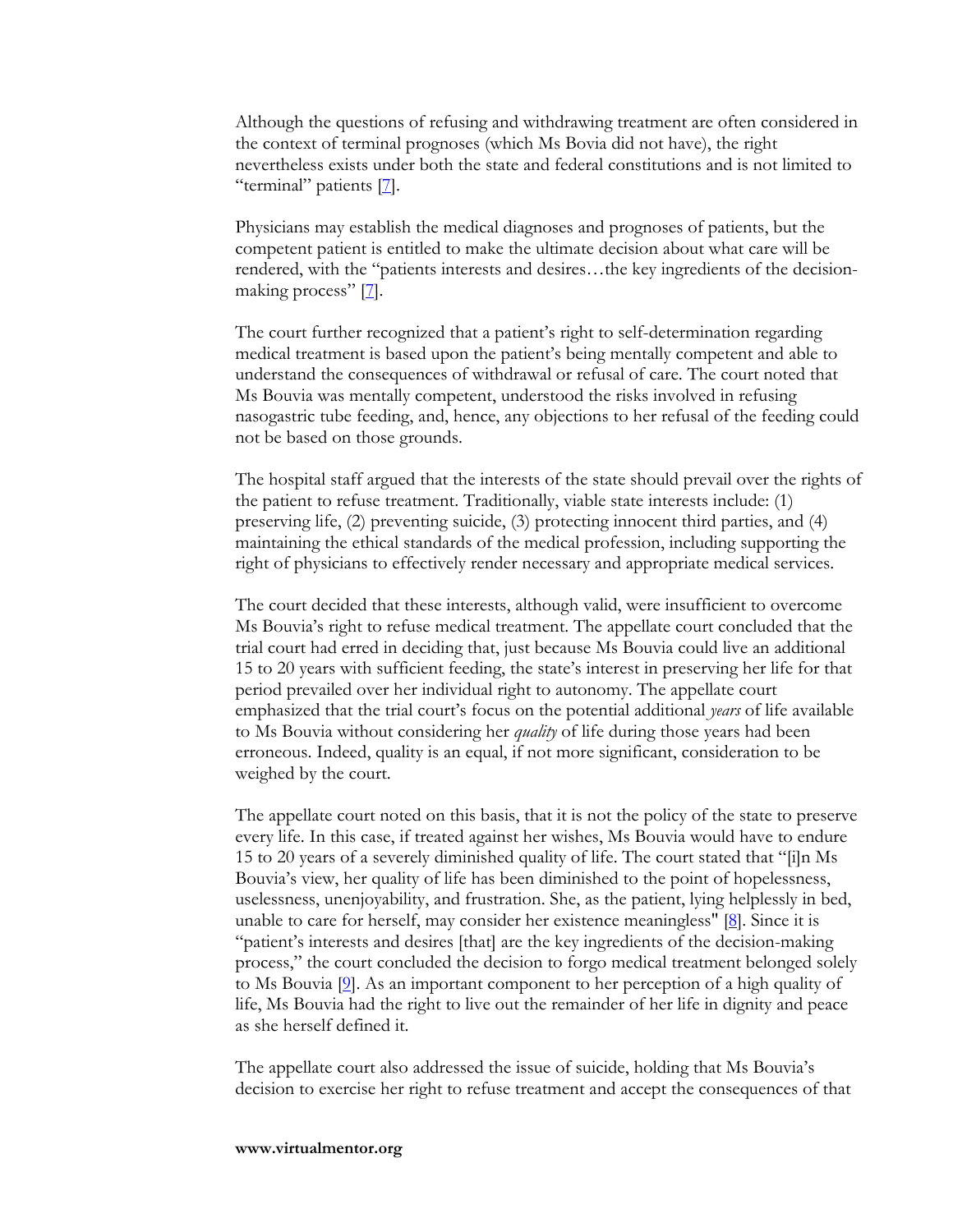refusal was not equivalent to an election to commit suicide with the hospital staff aiding and abetting this act  $[10]$ . The appellate court ruled that no assessment of the "motive" behind Ms Bouvia's decision should be performed, and the trial court had been wrong to do so. The appellate court noted that Ms Bouvia could exercise her right to refuse medical treatment regardless of her motive, and no criminal or civil liability would attach to caregivers when honoring a competent, informed patient's refusal of medial services [11]. However, the court stated that the hospital and staff were free to provide the care to which Ms Bouvia consented, such as alleviation of her pain.

In sum, the appeals court reversed the trial court's determination and held that Ms Bouvia had the right to have the nasogastric tube removed because: (1) she had a fundamental right to refuse medical treatment; (2) her rights superseded the state's interests; (3) quality of life was a valid and essential consideration; and (4) fulfilling the patient's desire to refuse treatment was not equivalent to assisting the patient in committing suicide. After the appealate court's ruling, the feeding tube was removed and Ms Bouvia was eventually discharged from the facility. In the months that followed, Ms Bouvia continued to lose weight and suffer increasing discomfort from arthritis and other ailments [12]. She then entered a private convalescent hospital, agreeing not to attempt starvation  $[12]$ .

As a postscript to the case, Ms Bouvia's attorney and personal confidant, Richard Scott, who led the high-profile fight to give Ms Bouvia the right to refuse treatment, committed suicide 6 years after the decision. Ms Bouvia indicated then that she still wanted to die, but, after receiving pain control for secondary diagnoses, the process of starvation proved too physically painful to carry out. Although she considers herself a "reluctant survivor" and living the life she dreaded, she is still alive today [19].

## **Commentary**

The 2 medical ethics principles of respect for autonomy and beneficence inevitably conflict at some point. The principle of respect for autonomy directs that a patient's wishes should be honored, including those regarding the nature and extent of his or her health care, while beneficence binds the physician to provide care that promotes the patient's well-being, including the relief of suffering and the preservation of life [13]. As long as the patient's wishes are reasonably established, courts usually follow the principle of autonomy when conflict occurs. As seen here, the appeals court upheld Ms Bouvia's right to make her own medical decisions by requiring the hospital and staff to respect her desire to refuse nutritional treatment while continuing the pain control to which she had consented.

The AMA *Code of Medical Ethics* Opinion 2.20 addresses this conflict between respect for autonomy and beneficence:

The social commitment of the physician is to sustain life and relieve suffering. Where the performance of one duty conflicts with the other, the preferences of the patient should prevail. The principle of patient autonomy requires that physicians respect the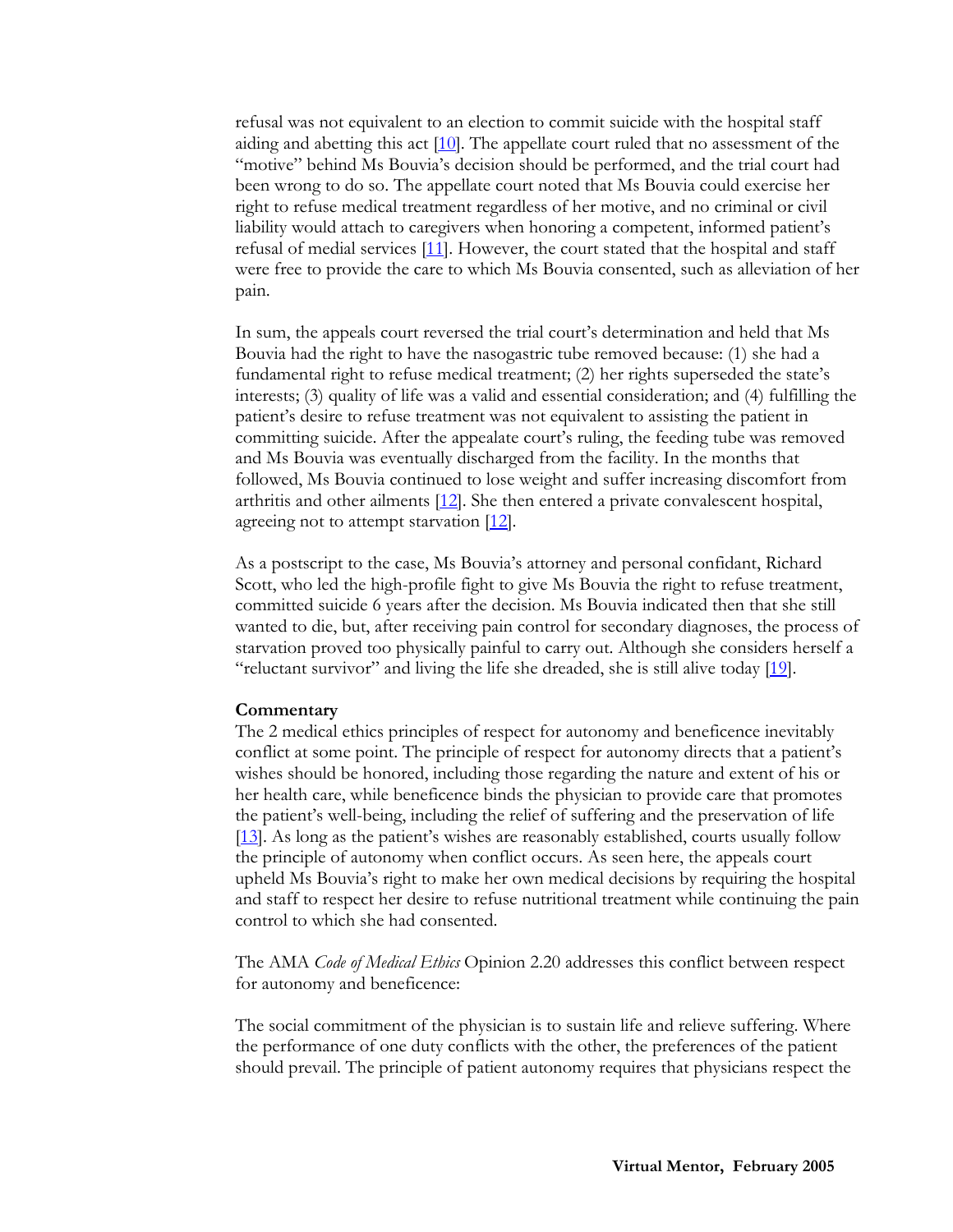decision to forego life-sustaining treatment of a patient who possesses decisionmaking capacity [14].

Hence, the ethical focus in such a conflict should always be on a competent patient's preferences as expressions of his or her autonomy. This means that physicians must understand the wishes and desires of the patient, particularly when it comes to implementing advance directives or the use of health care proxies [15].The AMA *Code of Medical Ethics* further indicates that quality of life is of specific concern in ethical decision making. Opinion 2.17 states that:

[i]n the making of decisions for the treatment of…persons who are severely disabled by injury or illness, the primary consideration should be what is best for the individual patient and not the avoidance of a burden to the family or to society. Quality of life, as defined by the patient's interests and values, is a factor to be considered in determining what is best for the individual [16].

The opinion goes on to state that quality of life can be considered "when deciding about life-sustaining treatment" [16]. Again, this standard highlights the need for physicians to have excellent communication and relationships with patients so they can understand their interests and values about quality of life in order to carry out the patient's wishes most effectively.

Although Opinion 2.17 stipulates that quality of life should be "a" factor to be considered, it should, in fact, be the *overriding* factor of concern to clinicians. As the court stated about Ms Bouvia, "[s]he herself is imprisoned and must lie physically helpless subject to the ignominy, embarrassment, humiliation, and dehumanizing aspects created by her helplessness" [17]. Only Ms Bouvia could understand what such a prospect meant to her quality of life, and only through her decisions and communications with her caregivers could she express that understanding. As the court stated, it is not, and should not, be the policy of any care provider, "[t]hat all and every life must be preserved against the will of the sufferer" [18]. Unfortunately, although acting in good faith, Ms Bouvia's caregivers were attempting to do just that.

Finally, it should be emphasized that quality-of-life considerations and withdrawal of treatment do not, in themselves, constitute physician-assisted suicide or voluntary active euthanasia. A patient's right to refuse or to withdraw from medical treatment, even at the risk of causing his or her own death, is not only constitutionally protected on the state and federal level, but is ethically distinct from active and knowing efforts to end life. Patients who refuse or discontinue life-sustaining treatment are not committing suicide, but dying—or accepting death—caused by the underlying disease. Hence, physicians who honor their patients' wishes to forgo life-sustaining treatment are not assisting in their patients' deaths.

Overall, the patient's own wishes and best interests must always be considered when deciding on any treatment. It is imperative that this assessment be made when patients refuse treatment. In these situations, assessment must include a strong deferral to the patient's perspective regarding his or her quality of life. This is simply another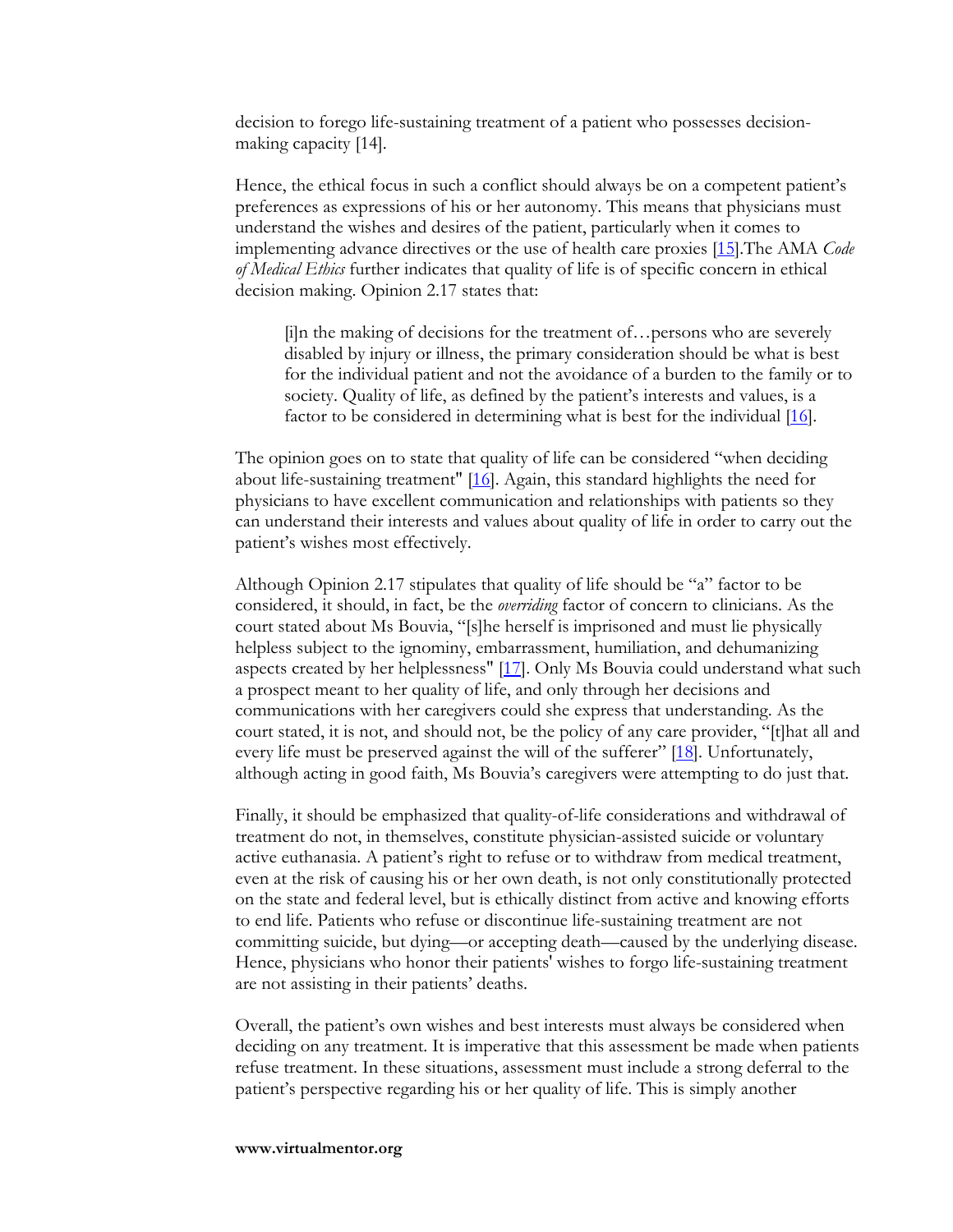expression of patient advocacy and respect for patient autonomy. Through high quality, continuous communication, and trust between the patient and the physician, the expression of the patient's wishes—and the best interests of the patient—can occur both in treatment and treatment refusal situations.

## **References**

1. *Bouvia v Superior Court*, 179 Cal. App. 3d 1127, 1135-36, 225 Cal. Rptr. 297. (Ct. App. 1986), review denied (Cal. June 5, 1986).

2. *Bouvia*, 1136.

3. *Bouvia*, 1142.

4. *Bouvia*, 1137; *Cobbs v Grant,* 8 Cal. 3d 229, 242 (1972).

5. *Barber v Superior Court,* 147 Cal. App.3d 1006 (1983).

6. *Griswold v Connecticut,* 381 U.S. 479, 484 (1965); *Bartling v Superior Court,*163 Cal.

App.3d 186, 193 (1984); *Bouvia v Superior Court*, 179 Cal.App.3d 1127, 1138-39 (1986). 7. *Barber*, 1019.

8. *Bouvia*, 170 Cal. App. at 1142-1143.

9. *Barber v Superior Court,* 147 Cal. App.3d 1006 1019 (1983).

10. Bouvia, 170 Cal. App.,1145.

11. Bouvia, 170 Cal. App., 1145.

12. *Bouvia v County of Los Angeles*, 195 Cal. App. 3d 1075, 1080, 241 Cal. Rptr. 239 (1987).

13. Hastings Center. *Guidelines on the Termination of Life-Sustaining Treatment and the Care of the Dying.* Briarcliff Manor, NY: The Hastings Center; 1987.

14. American Medical Association, Opinion E-2.20, Withholding or withdrawing lifesustaining medical treatment. *Code of Medical Ethics*. Available at: http://www.amaassn.org/ama/pub/category/8457.html. Accessed December 27, 2004.

15. Liang B. Advanced Directives. In: *Health Law & Policy, A Survival Guide to* 

*Medicolegal Issues for Practioners*. New York, New York: Butterworth-Heinemann; 2000: Chapter 15.

16. American Medical Association, Opinion E-2.17, Quality of life. *Code of Medical Ethics.* Available at: http://www.ama-assn.org/ama/pub/category/8454.html.

Accessed December 27, 2004.

17. *Bouvia*, 170 Cal. App.,1143.

18. *Bouvia*, 170 Cal. App.,1143.

19. Beyette B. The reluctant survivor 9 years after helping her fight for the right to die, Elizabeth Bouvia's lawyer and confidante killed himself-leaving her shaken and living the life she dreaded, *Los Angeles Times*. Sep 13, 1992:1.

*Laura Lin, MBA, is a third-year law student, president of the Health Law Society, and member of the Institute of Health Law Studies, California Western School of Law.*

*Bryan A. Liang, MD, PhD, JD, is executive director and professor, Institute of Health Law Studies, California Western School of Law, co-director, San Diego Center for Patient Safety, VA Medical Center, UCSD* School of Medicine, *and adjunct associate professor of anesthesiology*, UCSD *School of Medicine, all in San Diego, CA.*